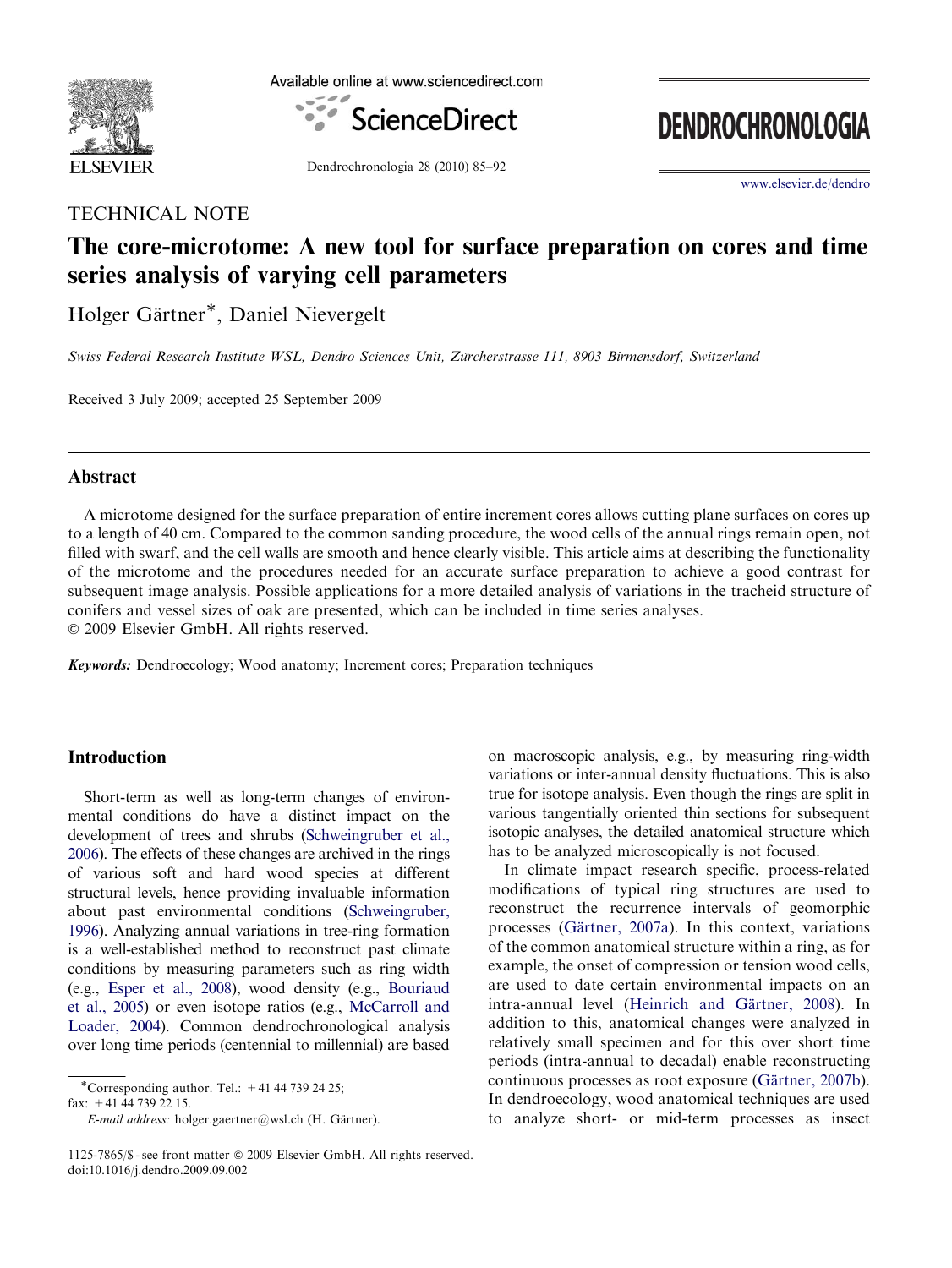<span id="page-1-0"></span>infestations [\(Pohl et al., 2006\)](#page-7-0) or changes of hydrological conditions [\(Ford and Brooks, 2003](#page-7-0)).

Although many anatomical features related to environmental conditions are known [\(Schweingruber, 2007\)](#page-7-0), wood anatomical techniques have rarely been applied to long-term time series analyses.

Compared to common ring-width measurements, identifying wood anatomical variations requires more complex preparation techniques. In this regard, detailed procedures of sample cutting, staining or embedding are manifold and they always depend on the aim of the study ([Hoadley, 1990;](#page-7-0) [Carlquist, 2001](#page-6-0)). Traditionally, wood anatomical features or the developmental stages of the xylem are analyzed based on small blocks of wood or micro cores, respectively [\(Schweingruber, 2007](#page-7-0)).

Regarding the effects of the predicted global warming, the development of existing and new methods to record and quantify past and recent environmental processes is required (Gä[rtner, 2007a](#page-7-0)). Consequently, there is a need for dendrochronologists to develop new techniques for a better visualization of basic anatomical characteristics. Regarding time series analyses, plane surfaces on cores or other samples are required while leaving the cell lumina open and clearly visible for macro- and microscopic analyses of cell characteristics within the annual rings. Several techniques exist, but there is still no satisfying solution for a time and cost efficient preparation of the surfaces.

A step towards the solution of this problem is the invention of a core-microtome presented here. This microtome is designed to cut increment cores resulting in a plane surface with open cell lumina. The design and the handling of this microtome are described along with some basic techniques to prepare the samples to achieve a good contrast for the subsequent image analysis.

#### Surface preparation on cores

Time series analysis in dendrochronology is mostly based on the measurement of ring-width variations on increment cores. To do so, the visibility of the ring boundaries has to be enhanced and the surface of the entire core should be plane to avoid frequent manual adaptations of the focus while doing the measurement. This is of special importance when using more recent image analyses programs for ring-width measurements such as WinDendro [\(Regent Inst., 2004\)](#page-7-0). Here, a plane surface is the prerequisite for acquiring accurate scan images of the cores.

Until now, the most time effective procedure doing the sample preparation is sanding the cores perpendicular to the longitudinal axis of the cells using different grains and finally polishing them using fine abrasive paper [\(Hoadley,](#page-7-0) [1990\)](#page-7-0). By doing so, the common ring boundaries especially in conifers get clearly visible and, if carefully sanded, even the structure of single cells is visible. Unfortunately, thin cell walls tend to break and split during the sanding procedure and all cell lumina are filled with dust resulting in a reduced visibility especially of extremely narrow or light rings. Consequently, certain sections of the cores need to be additionally cut using razor blades to enhance the visibility of these structures. Beyond controversy, cutting the surface of cores is the best solution to enhance the visibility of the rings and even single cells. Nevertheless, this additional cutting is time consuming. Therefore, a straightforward technique and, of course, an appropriate tool for cutting the entire surface is needed.

#### Core-microtome

Based on this and on the knowledge gained from cutting micro-sections for anatomical analyses, we developed a new type of microtome enabling to cut



Fig. 1. . The core-microtome and its components as described in the text. The protection tool is designed to be placed on the microtome knife to avoid injuries while handling the microtome.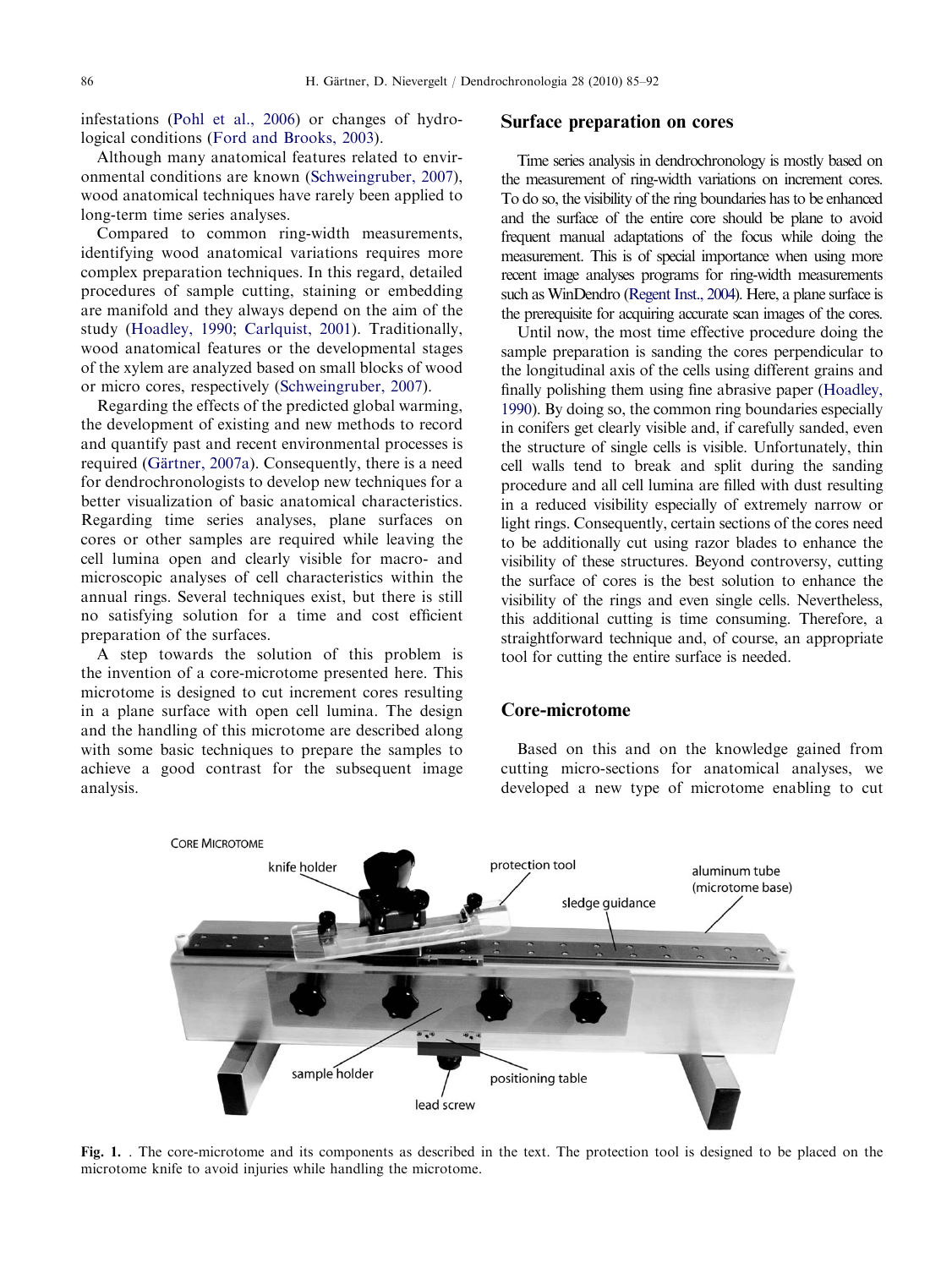plane surfaces on entire cores ([Fig. 1\)](#page-1-0). The so-called core-microtome consists of two main components: (i) a 40 cm core holder attached to a infinitely adjustable ( $\mu$ m) positioning table and (ii) a 70 cm rigid sledge guidance with a pivot holder for microtome knives (or removable blade holders) mounted on top of the sledge.

The base of the microtome is a simple square-type aluminum tube of 75 cm length and  $12 \text{ cm} \times 11 \text{ cm}$ height and width, respectively. Sideways, in the center of the tube, a vertically oriented positioning table is fixed, controlled by a precision lead-screw enabling to manually lift the sample holder in a range from one to several micrometers at a time.

The sample holder consists of two aluminum plates  $(40 \text{ cm} \times 6.5 \text{ cm} \times 0.5 \text{ cm})$  and a Plexiglas spacer of the same length but variable height and thickness (Fig. 2).

One aluminum plate is permanently attached to the positioning table to stabilize the holder and to avoid any lateral movement while cutting. The second plate is attached to the fixed plate by four screws which also hold the spacer in-between. The thickness and the height of the spacer depend on the samples to be cut. For unmounted cores (0.5 or 1 cm) the thickness is 0.4 or 0.8 cm, and the height is adjusted for having the upper side of the spacer 0.25 cm thick, or 0.5 cm below the upper edge of the plates, respectively (Fig. 2a). Consequently, the surface of a 0.5 cm core can be cut down to a width of 0.4 cm and for a 1 cm core down to 0.9 cm. For mounted cores the thickness and height of the spacer can vary depending on the dimensions of the mount (Fig. 2b). Along the lower part of the spacer, four

-lead-screw spacer Fig. 2. Schematic (side) view of the sample holder (compare [Fig. 1](#page-1-0)) illustrating the fixation of (a) unmounted and (b) mounted cores by using different sized spacers. The height and the thickness of the spacer for mounted cores depend on the

size of the mount.

core

thread rods are screwed in sticking out the Plexiglas for about 0.3 cm on one side. As a result, the second aluminum plate gets slightly inclined and the upper edge clamps the core (or the mount) absolutely tight along its entire length. Before fixing the screws of the plate, the entire core (or the mount) has to be in contact with the upper side of the spacer. Thus, the sample is entirely stabilized and any interfering movements of the sample while cutting are suppressed.

The blade holder is attached to a thread rod fixed on the sledge of the microtome as it is done on common microtomes. By opening the screw head, the horizontal angle of the holder, and hence also the blade, can be adjusted relative to the core at any position needed. The microtome knife (or the removable blade holder) is placed in an adjustable spacer adapted in the holder. With this, the vertical angle of the knife can also be fixed depending on the properties of the sample. The design of the knife holder was adapted from common microtome constructions to ensure the full flexibility for cutting samples of varying densities as it is needed for cutting micro-sections. With this, an optimal surface preparation can be achieved.

## Cutting procedure and surface preparation for image analysis

The advantage of cutting an entire core is not only having a plane surface, but also having the single cells within the rings open (not filled with swarf) and the cell structure clearly visible. If the cores are cut as long as they are fresh, the cell walls are soft enough to cut them without any problems. But in most cases cores are taken days or weeks before they are processed in the laboratory and therefore are dry. If the cores are dry, the cell walls get frangible and tend to break while cutting. Consequently, as soon as the core is fixed in the holder, it needs to be moistened by simply brushing the top surface with water. This is in contrast to the sanding procedure, where the cores have to be dry enough to be sanded without blurring the surface. Generally, the water is soaked in after a few seconds and the core can then be cut down continuously. To achieve good results, cutting down the core should be done in steps, i.e.,  $10-20 \mu m$ .

To avoid the problem of using common microtome knives and especially to avoid the time consuming sharpening procedure, a special removable blade holder was developed for the use of common NT-Cutter blades ([Fig. 3](#page-3-0)). The application of these low cost NT-Cutter blades (A-type) is proven to be feasible even for cutting micro-sections ([Fujii, 2003\)](#page-7-0). The stability of the blade while cutting is guaranteed by the fixation plate slightly overlapping the main holder supporting the blade from



mounted core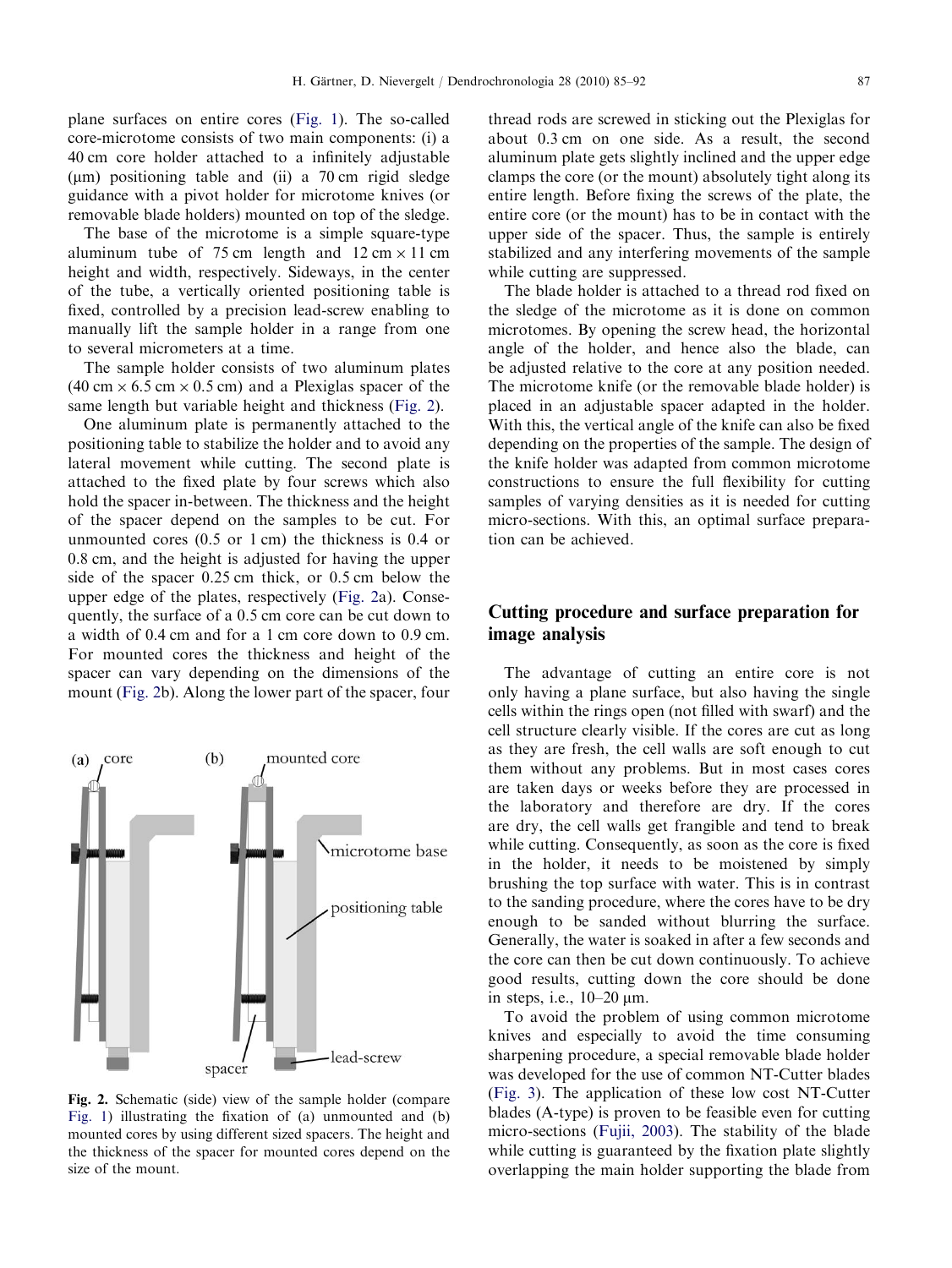<span id="page-3-0"></span>

Fig. 3. Schematic view of the removable blade holder designed for the use of NT-Cutter blades. The base (main holder) is angled to guarantee an optimized basic angle of the removable blade relative to the sample surface.



Fig. 4. (a) Scan image of a Larix decidua core surface cut by the core-microtome without further preparation. Although the rings are not very distinct at a lower magnification, the high magnification illustrates the visibility of the single cells. (b) The same core as in (a), but here the cells are filled with white chalk powder. This enhances the visibility of the ring structure even at lower magnifications.

the top against the forces occurring during the cutting procedure.

The resulting surface of the core is plane and, if mounted, totally parallel to the lower side of the mount. On the first view, the rings of the core are visible to the naked eye, but not as distinct as they are after sanding (Fig. 4a). This is due to the fact that the cells are not filled with deposits of grinding swarf and for this stay dark. When magnifying the surface, the cell structure of the rings gets clearly visible (Fig. 4a, left microscopic image).

Especially narrow and light rings are easy to detect and the risk to overlook light rings or rings consisting of only two cell rows is minimized. To enhance contrast for analyses on lower but also higher magnification, the surface of the core can be covered with white chalk powder (Fig. 4b). By simply rubbing in the chalk, the cell lumina get filled and the cell walls stay dark. Maximum contrast can be achieved, when the cut surface is first stained with dark ink, e.g., by using a felt marker. As soon as the ink is dry, the white chalk can be rubbed in resulting in a high contrast between cell lumen and cell wall. This simple procedure is not only instrumental in enhancing the visibility of ring boundaries in conifers, but also for analyzing ring boundaries and vessel distribution in hardwoods [\(Fig. 5\)](#page-4-0).

#### Possible applications in time series analysis

As shown in Figs. 4 and 5, the cut surface of the cores preserves the structure of the single cells within the annual rings. Cell walls are not frayed and the surface of the entire core is plane. Besides the already mentioned advantages for image analyses (use of flatbed scanners), the cut surface also facilitates the application of high frequency densitometry. Here, a micro-electrode-probe is continuously scanning the surface of a core to define wood density variations based on the ratio of cell wall to the air-filled open cell lumina ([Schinker et al., 2003\)](#page-7-0). For this, the probe has to be continuously in contact to the sample surface which requires a plane surface.

The continuously cut surface of the cores also facilitates a more detailed analysis of variations in the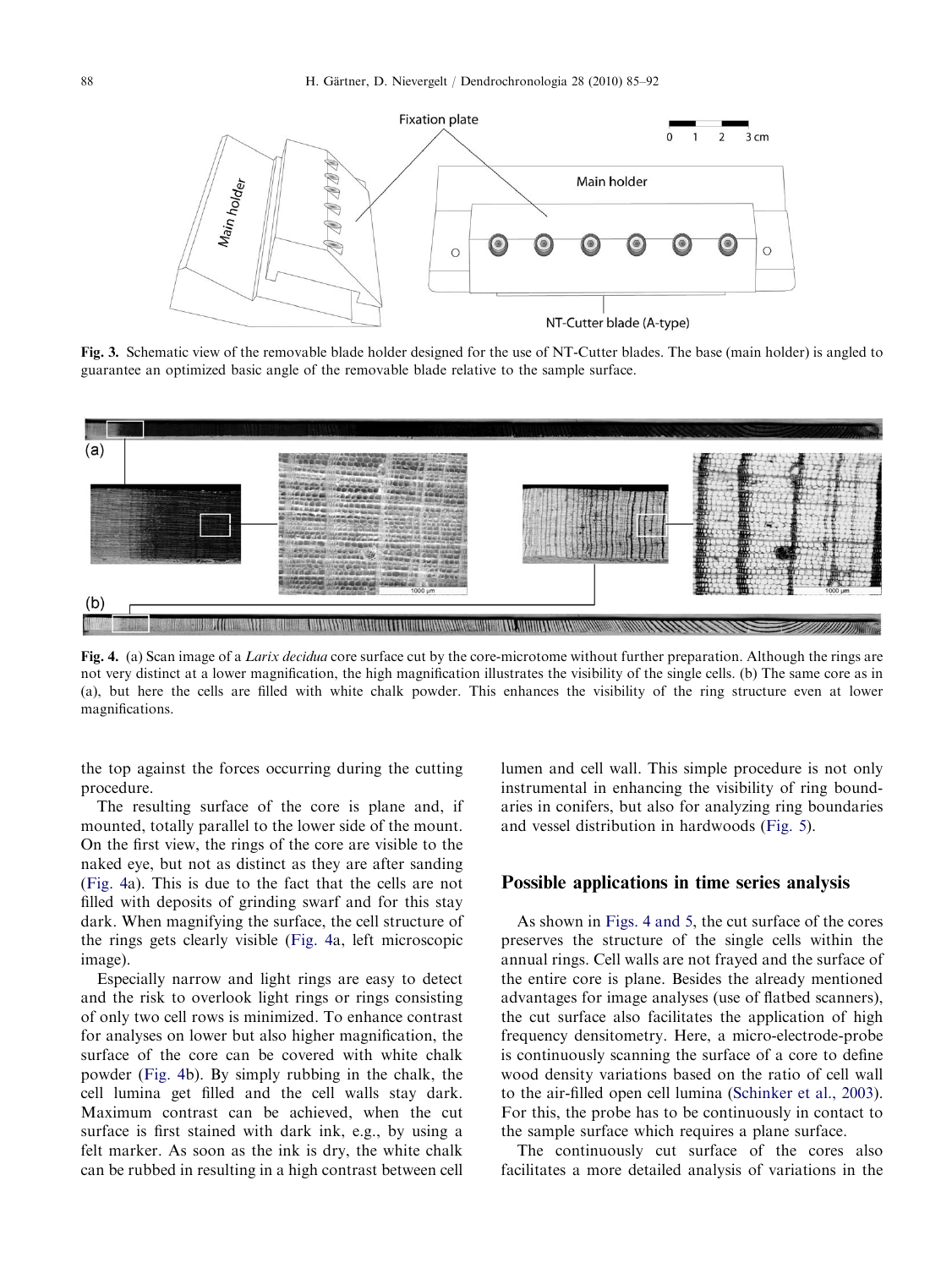<span id="page-4-0"></span>

Fig. 5. Micro-photos taken form cores after cutting (upper images) and after filling the cell lumina with white chalk (lower images). Left: Larix decidua; center: Quercus petraea; right: Fagus sylvatica.



Fig. 6. Micro-photos taken from the earlywood portions of two rings of a Larix decidua core at three different magnifications (cell walls not stained). Upper line: the clearly visible cell structure at  $500 \times$  magnification (right) indicates that the cells do show a tendency towards compression wood, expressed by a more rounded shape and thicker cell walls but no intercellular spaces. White areas here are caused by reflections of water at moist areas of the core surface, because the images were taken right after cutting. Lower line: earlywood portion of a subsequent ring showing distinct compression wood (rounded shape, thick cell walls and intercellular spaces). The cells are filled with white chalk powder.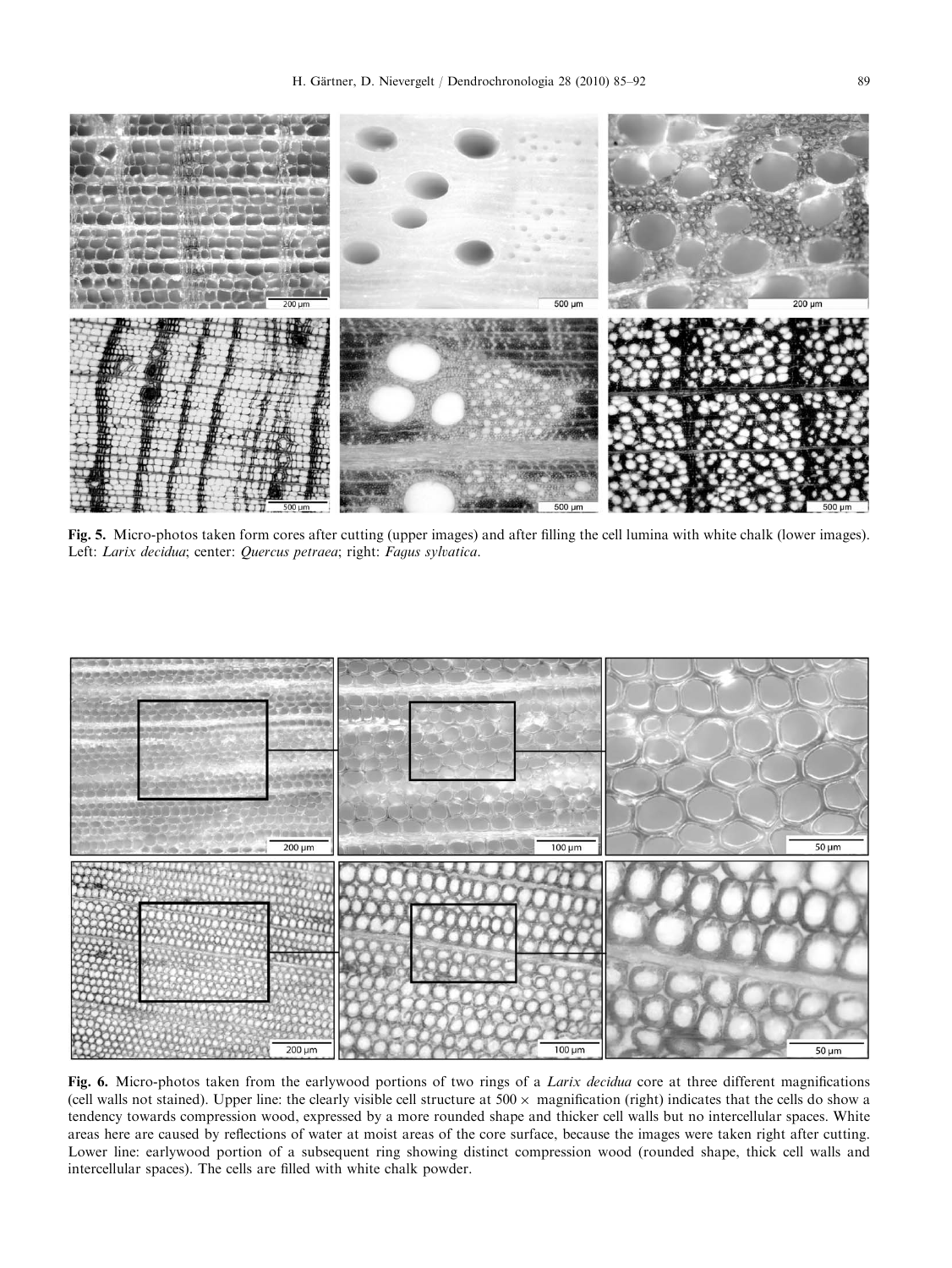<span id="page-5-0"></span>tracheid structure of conifers. As shown in [Fig. 6](#page-4-0), tracheids can be analyzed in high magnification, their lumen size and even cell wall thickness can be measured. Unfortunately, some restrictions still occur concerning an automated measurement of these parameters. When the lumina of the tracheids are not filled with chalk, the contrast between cell lumen and cell wall is not high enough for any image analysis system to automatically detect the single structures ([Fig. 6](#page-4-0)). Consequently, the measurements have to be done manually. When using chalk, at high magnifications (e.g.,  $500 \times$ ) the border between cell lumen and cell wall is sometimes not distinct enough for an automated border detection. Although this disadvantage is still a problem, other substances to fill cell lumina for creating a high-quality contrast as wax are under consideration and ongoing tests will most likely reveal a better solution in the near future. Nevertheless, the ability for manual measurements of single cell parameters without the need of preparing micro-sections can be helpful, e.g., when randomly analyzing cell sizes within single ring to analyze the effect of cell size variations on earlywood or latewood width [\(Handa et al., 2006](#page-7-0)). Moreover, the analysis of intra-annual variations of cells within longer time series as density fluctuations or transformations towards compression wood ([Fig. 6](#page-4-0)) can easily be detected and included in the ongoing analyses.

In contrast to tracheids of conifers, vessels in hardwoods are characterized by their relatively big size. Here the use of white chalk to enhance the contrast for image analysis facilitates the measurement of vessel lumina even at lower magnifications  $(10-20 \times)$ . It has been shown by [Garcia Gonzalez and Fonti \(2008\)](#page-7-0), that analyzing vessel sizes by preparing radial sections of stem discs (cleaning vessel lumina with air pressure,

staining the xylem with dark ink and filling the vessels with white chalk powder) provides feasible information for analyzing the climatic signal related to these cells. The use of the core-microtome simplifies the procedure and entire cores can be prepared for further analyses. After cutting, the core is stained using a black felt marker and vessels are filled with white chalk powder (Fig. 7).

Then, the cores can be scanned on a flatbed scanner or images can be taken using a stereoscope and a digital camera to do ring width as well as vessel size measurements. The magnification required for a successful measurement depends on the aimed cell structures. For ring porous species as oak, the cores should be scanned at 1200 dpi which is sufficient for analyzing earlywood as well as latewood vessels ([Fig. 8\)](#page-6-0). When using a stereoscope and a digital camera, the magnification should be at least  $10 \times$  for measuring earlywood vessels and, depending on the resolution of the camera, about  $20 \times$  for latewood vessels.

## Conclusion

The ongoing development of computers and image analysis systems facilitates the measurement of new parameters in dendrochronology. For this, there is a need for dendrochronologists to further develop their preparation techniques to be able to reveal the information stored in the anatomical structure of tree rings. The invention of the core-microtome is a step into this direction enabling to analyze, for example, vessel size variations in addition to ring width on increment cores without further preparation. Although this tool is not thought to be a surrogate for the existing



Fig. 7. Scan images of a *Quercus petraea* core at two different magnifications. The upper images show the core after cutting without further preparation. For the lower images, the core was stained with a black felt marker and then the cells were filled with white chalk to enhance the contrast for image analysis (compare [Fig. 8](#page-6-0)).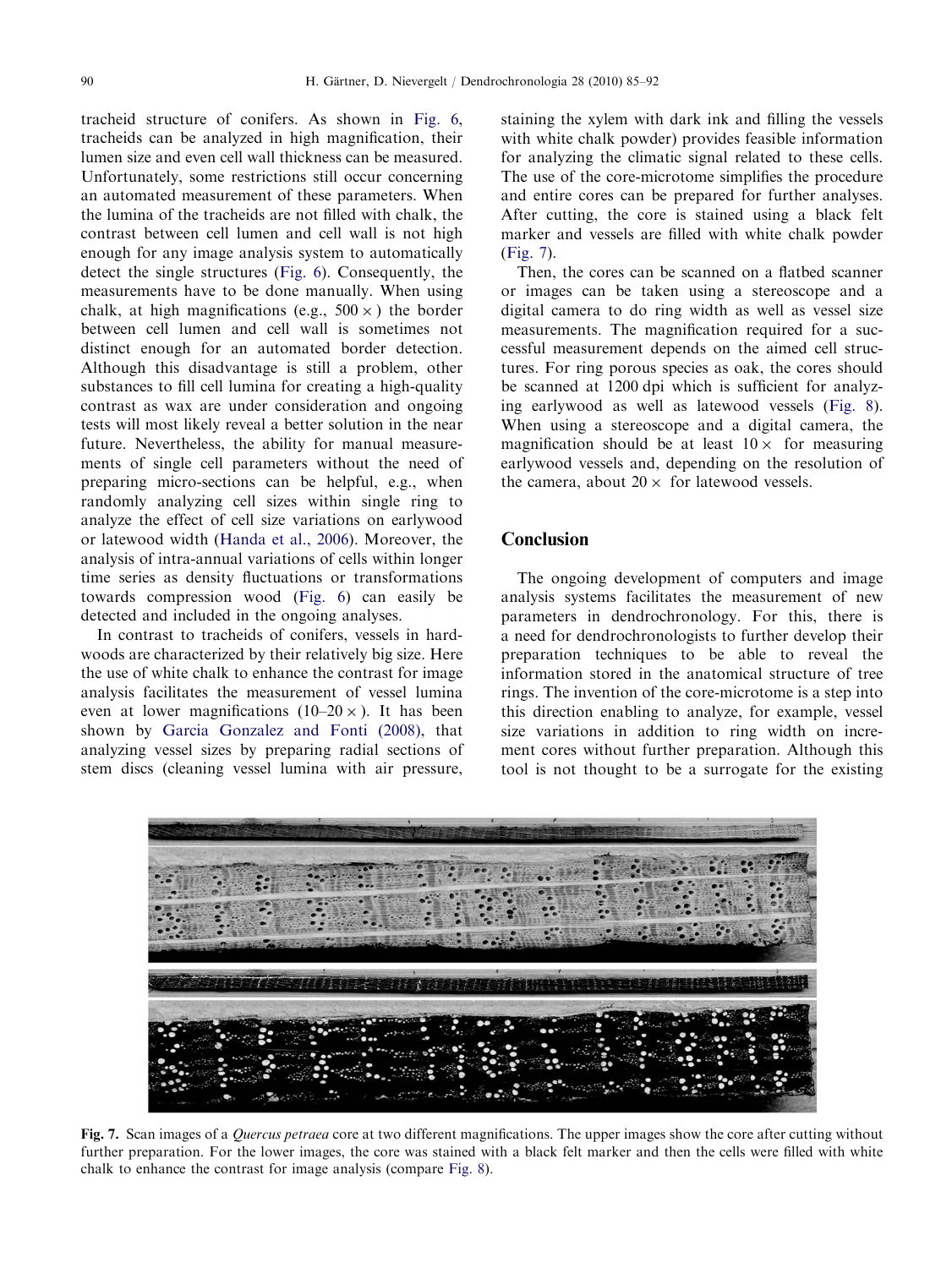<span id="page-6-0"></span>

Fig. 8. Example for an automated measurement of earlywood (upper left) and latewood vessels (upper right) based on the scan image of a *Quercus petraea* core (compare [Fig. 7](#page-5-0)). The lower diagram illustrates the resulting mean earlywood vessel size variation along the entire core as well as the respective ring-width variations.

preparation techniques, it expands the traditional method of sanding cores to support a more detailed analysis of long chronologies.

the final device and two anonymous reviewers whose comments helped improving the manuscript.

#### Acknowledgements

The authors wish to thank Prof. Achim Bräuning who basically initiated the development of the core-microtome based on the requirements for high frequency density measurements, Arthur Kölliker for constructing

## References

- Bouriaud, O., Leban, J.M., Bert, D., Deleuze, C., 2005. Intraannual variations in climate influence growth and wood density of Norway spruce. Tree Physiology 25, 651–660.
- Carlquist, S.J., 2001. Comparative wood anatomy: systematic, ecological, and evolutionary aspects of dicotyledon wood, Springer Series in Wood Science. Springer, Berlin 448 pp.